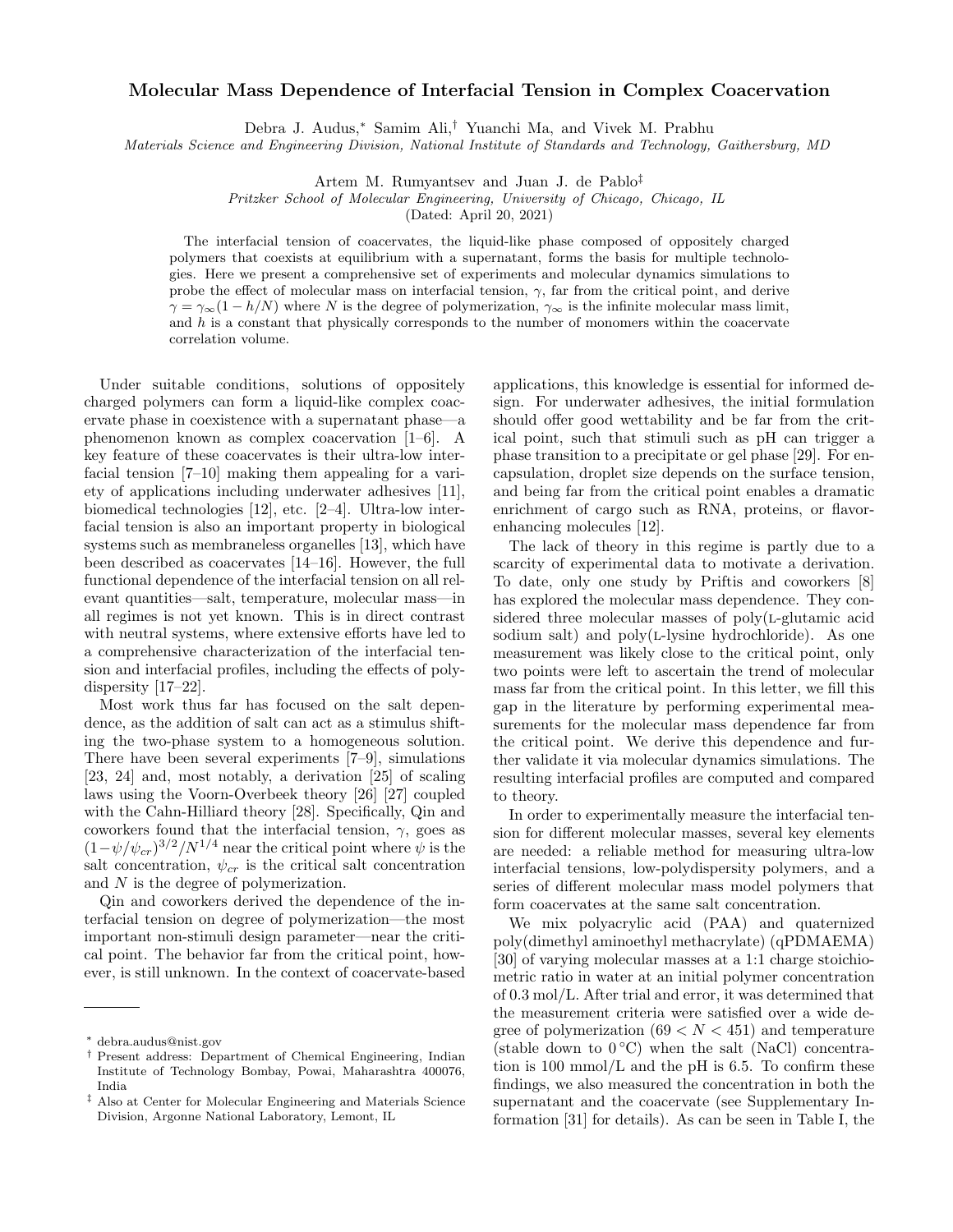TABLE I. Experimental data for total polymer concentrations  $(c_p)$  and interfacial tension  $(\gamma)$ .  $1/N^* = 1/(2N_{\text{PAA}}) +$  $1/(2N_{\rm qPDMAEMA})$  for consistency with Ref. [19].

| $N^*$ | $c_n$ (supernation) | $c_n$ (coacervate) |              |
|-------|---------------------|--------------------|--------------|
|       | (mol/L)             | (mol/L)            | $(\mu N/m)$  |
| 69.5  | $0.0058 \pm 0.0009$ | $3.24 \pm 0.1$     | $180 \pm 18$ |
| 145.0 |                     | $3.45 \pm 0.11$    | $610 \pm 50$ |
| 218.9 |                     | $3.27 + 0.11$      | $750 \pm 69$ |
| 485.6 | $0.001 \pm 0.004$   | $3.36 \pm 0.11$    | $880 \pm 57$ |

concentrations in both phases confirm that the system is far from the critical point.

To robustly measure ultra-low interfacial tension, we leverage recent work by Ali and coworkers that combined deformed drop retraction analysis and the lower critical solution temperature property of complex coacervates [9, 32]. Coacervate, in contact with its supernatant, is placed in a 500 to 800 µm gap between the parallel plates of a shear-cell. After a temperature jump and subsequent equilibration at  $25^{\circ}$ C, well-separated 30 to 150 µm drops of dilute (supernatant) phase are formed. These spherical drops are deformed to an ellipsoidal shape by applying a deforming strain controlled via the shear-plate. After the deforming strain is withdrawn, the retraction of the drop to a spherical shape is measured. This information, combined with the zero-shear viscosity of the coacervate and supernatant, enables quantification of the interfacial tension. Additional experimental details including the necessary rheological analysis and equations for time-dependent droplet shape analysis are provided in the Supplementary Information (SI) [31]. The results of these measurements are in Table I and Fig. 1. The error bars for the interfacial tension are obtained from one standard deviation in the retraction times measured for at least seven independent drops of varying sizes.

Empirically, we find that

$$
\gamma = \gamma_{\infty}(1 - h/N) \tag{1}
$$

(the black line in Fig. 1) where  $\gamma_{\infty}$  is the interfacial tension for infinite molecular mass and  $h$  is a constant that is dependent on the system and its conditions (temperature, charge density, etc.). In order to understand this behavior from a theoretical perspective, we start with two key assumptions: (1) the only  $N$  dependence in the free energy is contained in the ideal gas term and (2) the system is far from the critical point, where the concentration of polymer in the supernatant phase can be approximated as zero. The first assumption is in line with a variety of existing theories not only for complex coacervates [26, 33–36], but also for polymeric systems in general [37, 38][39]. The second assumption is found to be true within the uncertainty of our measurements (see Table I) and is consistent with prior experiments [40, 41] and simulations [36] where the concentration in the supernatant was found to be 2 to 3 orders of magnitude smaller than that of the coacervate.

We initially ignore the counterions and salt and relax this constraint later. The dimensionless free energy density is

$$
f = \frac{\phi}{N} \ln \phi + g(\phi) \tag{2}
$$

where  $\phi$  is the monomeric density and  $g(\phi)$  can take any physically realistic form.

To provide physical intuition, we consider the free energy of complex coacervation for polymers in a theta solvent, with the electrostatics treated using the random phase (one-loop) approximation that accounts for connectivity of charges in polymers [33, 34, 42]. Namely,

$$
g(\phi) = w\phi^3 + \alpha^{3/4}\phi^{3/4}.
$$
 (3)

 $2w$  is the third virial coefficient and  $\alpha \equiv$  $12\pi\ell_B\sigma_c^2/((3\pi)^{4/3}b^2)$  where  $\ell_B$  is the Bjerrum length, which measures the length scale at which the electrostatic energy is 1  $k_BT$ ,  $\sigma_c$  is the fraction of charged monomers, and  $b$  is the Kuhn length. Although this theory is only strictly valid for low charge densities, unlike the experimental system considered here, it allows for determination of  $\gamma_{\infty}$  and h, as well as calculation of interfacial profiles.

Prior to determining the interfacial tension, we determine the coacervate concentration by assuming the polymer concentration to be negligible in the supernatant, and solving for equal osmotic pressures in both phases  $(\Pi = \phi f'(\phi) - f(\phi) = 0)$ . Applying a perturbative analysis [43] on  $\phi$  yields an expansion in powers of  $1/N$ :

$$
\phi = \phi_{\infty} - \frac{a}{N} + \mathcal{O}\left(\frac{1}{N^2}\right) \tag{4}
$$



FIG. 1. Interfacial tension as a function of degree of polymerization for the experimental system of PAA and qPDMAEMA, as well as molecular dynamics of coarsegrained polymers in a theta solvent both with and without salt. In all cases, the functional form for the data is  $\gamma = \gamma_{\infty}(1 - h/N)$ . For the experimental data,  $\gamma_{\infty}$  $999.6 \pm 3.5 \,\text{\mu N/m}, h = 56.97 \pm 0.11, \text{ and } N^*$  is used for the degree of polymerization (see Table I). Uncertainty in the fit represents standard error.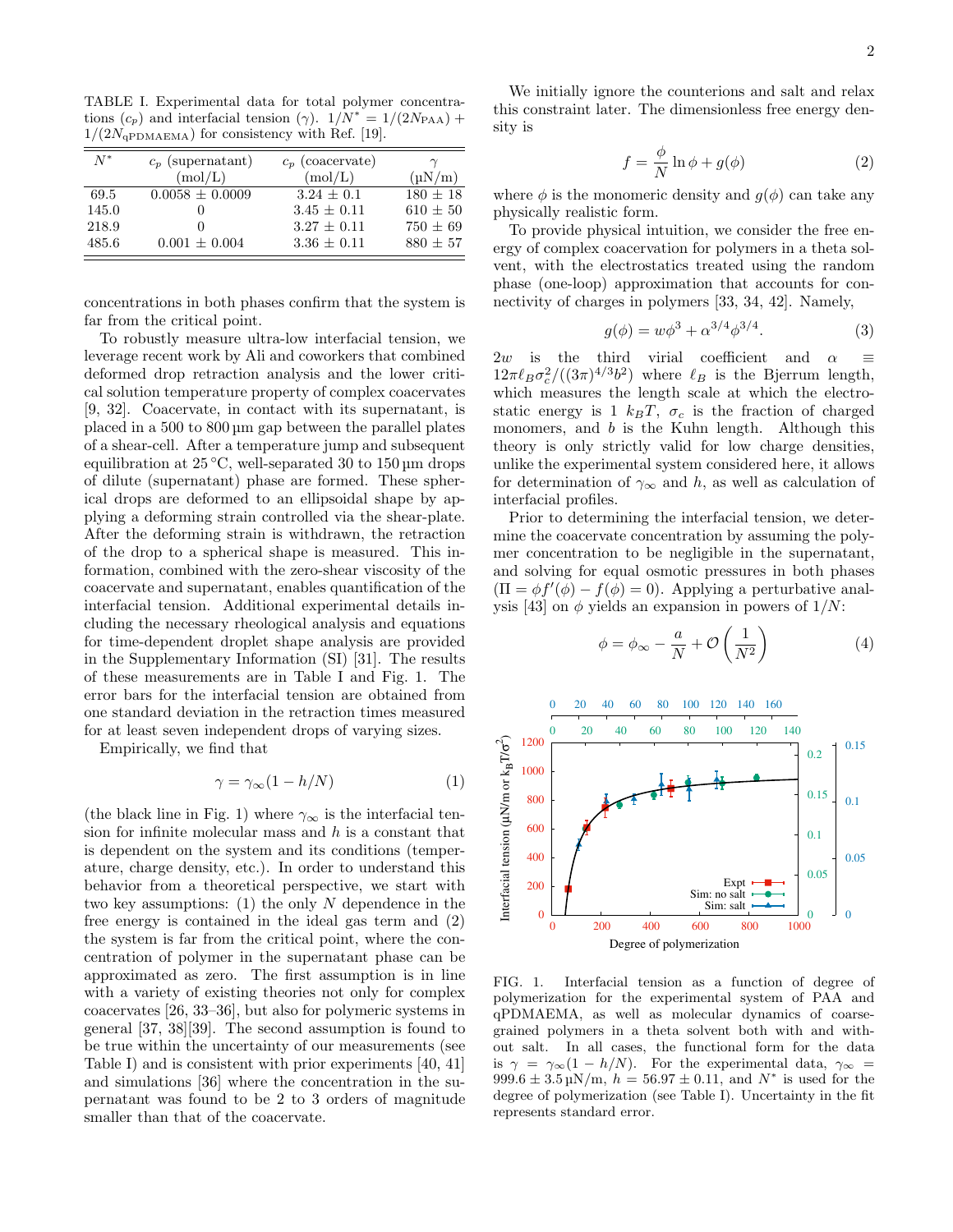where  $\phi_{\infty}$  and a are subject to

$$
\phi_{\infty}g'(\phi_{\infty}) - g(\phi_{\infty}) = 0 \tag{5}
$$

and

$$
a = 1/g''(\phi_{\infty}).\tag{6}
$$

As  $g(\phi_{\infty})$  is convex, a is positive.

For the analytic theta solvent case (see Eq. 3),

$$
\phi = \frac{\alpha^{1/3}}{(8w)^{4/9}} - \frac{2^{7/3}}{9w^{5/9}\alpha^{1/3}N} + \mathcal{O}\left(\frac{1}{N^2}\right),\tag{7}
$$

which recovers the expression derived above in the limit that  $N$  approaches infinity [42, 44-46].

To confirm this expansion numerically, we perform molecular dynamics simulations of coarse-grained polymers [47] using the Lennard-Jones potential with a well depth of 0.3 in reduced units and a cutoff of  $2.5\sigma$ , where  $\sigma$  is the bead diameter, to mimic a theta solvent [48]. Each bead has a unit charge, and the dielectric constant is 1 in reduced units (in the weak association regime; see Ref. [49]). A particle-particle particle-mesh Ewald scheme with an accuracy of  $10<sup>4</sup>$ , an order of 5 and an electrostatic cutoff of  $5\sigma$  is used. No counterions or salt are included. The simulation box is  $35\sigma$  by  $35\sigma$  by  $350\sigma$ . Simulations are initialized using a self-avoiding random walk of polymers in a cubic box of  $35\sigma$  with a density of  $0.5\sigma^{-3}$  close to the final density. A timestep of  $0.005$ , and a total of 9  $10^6$  steps are used for production after an equilibration of 10<sup>6</sup> steps. The lengthy production run combined with a large box size is required to achieve good statistics as the fluctuations in the interfacial tension are large. Equilibration is monitored both through end-to-end distance of the polymers and interfacial tension. Error bars are determined from the standard deviation of the five replicates. All simulations are performed using the Large-scale Atomic/Molecular Massively Parallel Simulator (LAMMPS) [50, 51].

The resulting concentration as a function of N is plotted in Fig. 2. The data can be successfully fit using the derived functional form (Eq. 4). Interestingly, ignoring higher order terms works well, even down to small values of N. The experimental data (see Table I) can also be fit with the derived functional form (see Fig. S3 [31]); however, we opted not to plot it in Fig. 2 as it can also be fit to  $c_p = c_{p,\infty}$  as  $a = 0$  within uncertainty.

Using Cahn-Hilliard theory [28], the interfacial tension can be written as

$$
\gamma = 2 \int_0^{\phi_c} [\kappa \Delta f]^{1/2} d\phi.
$$
 (8)

Here  $\phi_c$  is the monomeric concentration in the coacervate phase,  $\kappa$  is the square gradient term and is equal to  $b^2/(24\phi)$  [37, 52, 53], while  $\Delta f$  is the free energy per volume for transferring a polymer from an infinite reservoir of  $\phi_c$  to  $\phi$  and is equal to  $f(\phi) - \phi f'(\phi_c)$  [28][54].

After mathematical manipulation (see SI [31] for details), one finds Eq. 1 with

$$
\gamma_{\infty} = \frac{\phi_{\infty}^{1/2} b}{\sqrt{6}} \int_0^1 A^{1/2}(\phi_{\infty}, \eta) d\eta \tag{9}
$$

and

$$
h = -\frac{\int_0^1 \frac{\phi_\infty \ln \eta}{2\sqrt{A(\phi_\infty, \eta)}} d\eta}{\int_0^1 \sqrt{A(\phi_\infty, \eta)} d\eta}
$$
(10)

where  $\eta \equiv \phi/\phi_c$  and  $A(\phi_\infty, \eta) = g(\eta \phi_\infty)/\eta - g(\phi_\infty)$ . As  $\eta$  must be less than or equal to one, h is positive; h has no dependence on a because terms that are of  $\mathcal{O}(1/N)$  in the expression for  $h$  are equivalent to terms that are of  $\mathcal{O}(1/N^2)$  in  $\gamma$ , and thus can be ignored.

For the analytic theta solvent case

$$
\gamma_{\infty} = 0.070b\alpha^{2/3}w^{-7/18} \tag{11}
$$

and

$$
h = 2.4\alpha^{-2/3} w^{-1/9} \tag{12}
$$

The expression for  $\gamma_{\infty}$  recovers previously derived expressions  $[42, 44, 45]$ , and the equation for h scales as the number of monomers within the coacervate correlation volume  $(\phi \xi^3$  for  $w \simeq 1$ , where  $\xi$  is the correlation length). See Eqs. 8 and 9 in Ref. [42]. For coacervates of low density,  $\phi \ll 1$ , this physical meaning of h is general and independent of the particular form of  $g(\phi)$ , as demonstrated in the SI [31].

To further test the theory, we can calculate the interfacial tension from the simulations using the pressure tensor (via the first line of Eq. 24 in Ref. [55]). The



FIG. 2. Polymer concentration in the coacervate phase both with and without salt, as well as salt concentration in both phases as a function of the degree of polymerization for coarsegrained polymers in a theta solvent. Most error bars are smaller than the symbol size.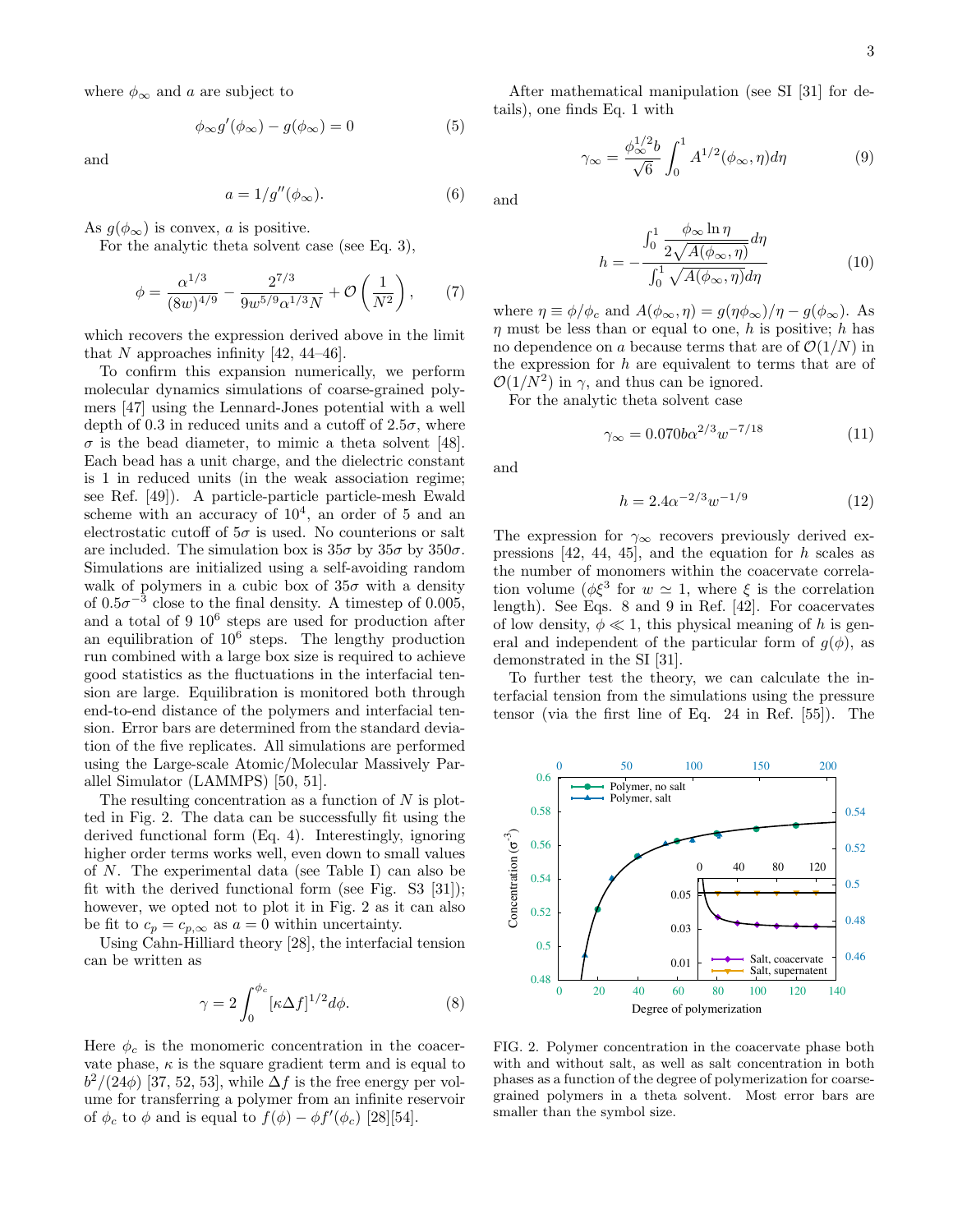results, shown in Fig. 1, are also in excellent agreement with the derived functional form.

The theory also allows us to determine the interfacial profile numerically for the analytic theta solvent case (see SI [31] for details). Renormalizing the concentration to the infinite molecular mass limit and adjusting the constant so the center of the interface is at  $x = 0$  results in Fig. 3. As one can see, the interfacial width is asymmetric. We also compare our results to those of simulations, and find them to be in qualitative agreement with the theory.

Although we recover the empirically observed molecular mass dependence, the experimental system includes both counterions and salt, both of which are ignored in our derivation thus far. We relax this constraint by updating the free energy density according to:

$$
f = \frac{\phi}{N} \ln \phi + \psi \ln \psi + g(\phi, \psi)
$$
 (13)

where  $\psi$  is the salt (and counterion) density and  $q(\phi, \psi)$ includes the ideal gas contribution from salt. Two equations must be satisfied at equilibrium: (1) equality of salt chemical potential and (2) equality of osmotic pressure in both phases. The osmotic pressure in the supernatant is no longer zero due to the presence of salt. Again, the equality of chemical potentials of the polymer is ignored, as we constrain the polymer concentration in the supernatant to be zero. A perturbative analysis yields that both  $\phi$  and  $\psi$  should be expanded in powers of  $1/N$ .

The analogous interfacial tension expression [28] is

$$
\gamma = 2 \int_0^{\phi_c} \left[ \kappa_\phi \Delta f \right]^{1/2} \left( 1 + \frac{\kappa_\psi}{\kappa_\phi} \left( \frac{d\phi}{d\psi} \right)^2 \right)^{1/2} d\phi \qquad (14)
$$



FIG. 3. Interfacial profiles normalized to infinite molecular mass for three cases: theoretically for a theta solvent with the random phase approximation expression for electrostatics (with  $Nw\phi_{\infty}^2$  of 2, 5, 10, 20, 100, 1000 and infinity), simulations without and with salt for N ranging from 20 to 120 in increments of 20.

where

$$
\Delta f = f(\phi, \psi) - (\mu_{\psi}^{eq}(\psi - \psi_c) + \mu_{\phi}^{eq}(\phi - \phi_c) + f(\phi_c, \psi_c)).
$$
\n(15)

Subscript c denotes the coacervate phase, and  $\mu^{eq}$  is the equilibrium chemical potential. These equations are supplemented by the Euler equations  $(\Delta f/\partial \lambda =$  $\kappa_{\lambda}(d^2\lambda/dx^2)$  with  $\lambda$  equal to  $\phi$  or  $\psi$ ).

The only N dependence in these equations is in  $\Delta f$ ,  $\phi_c, \psi_c$ . Thus, an analogous analysis can be performed to yield the same functional form of the interfacial tension with molecular mass even in the presence of salt. The only key difference is that salt has the same functional form as the polymer.

To further test our derivation, we also perform molecular dynamics simulations with explicit counterions (one small ion per charged monomer) using the same procedure as outlined above. This serves as a proxy for the addition of salt, as the counterions may now phase separate [56]. The results in Figs. 1, 2 and 3 show that the same dependencies hold. The only additional notable point is that, for the concentration of small ions in the supernatant, the first term in the expansion dominates; this is likely a direct result of the small total ion concentration.

In conclusion, we performed a comprehensive set of experiments to elucidate the molecular mass dependence of the interfacial tension far from the critical point, and proposed a theory to describe the observed scaling in the same regime. Additional validation of the theory was provided by molecular dynamics simulations.

## ACKNOWLEDGMENTS

Drs. Guangmin Wei and Anand Rahalkar (NIST) are thanked for their assistance in the preparation of qPDAMAEMA. Financial support from the U.S. Department of Commerce, National Institute of Standards and Technology (NIST), through the Center for Hierarchical Materials Design (CHiMaD, 70NANB14H012) is gratefully acknowledged.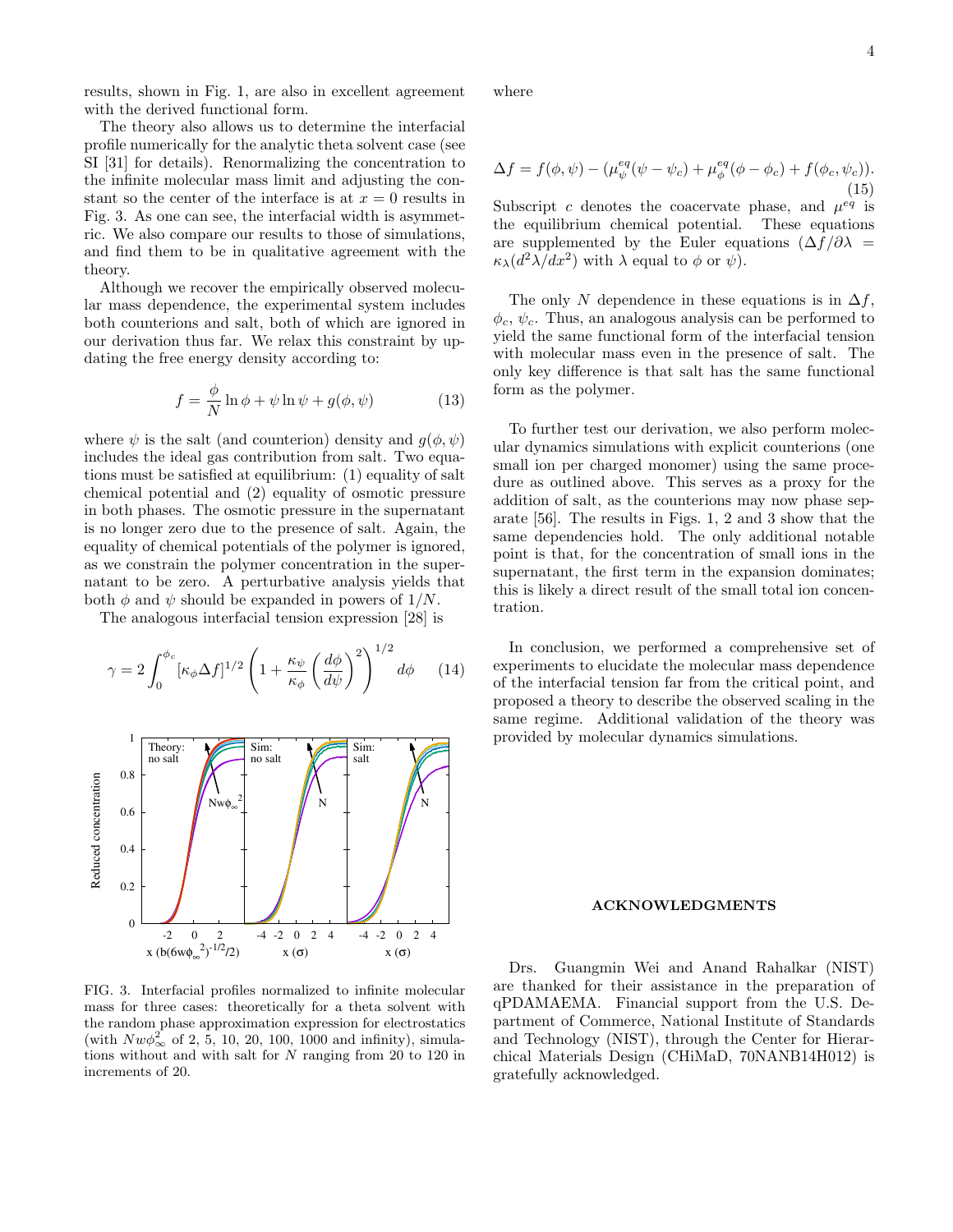- [1] H. G. Bungenberg de Jong, Die koazervation und ihre bedeutung für die biologie, Protoplasma 15, 110 (1932).
- [2] A. F. Thünemann, M. Müller, H. Dautzenberg, J.-F. Joanny, and H. Löwen, Polyelectrolyte Complexes, in Advanced Computer Simulation Approaches For Soft Matter Sciences I, Vol. 166 (2004) pp. 113–171.
- [3] J. van der Gucht, E. Spruijt, M. Lemmers, and M. A. Cohen Stuart, Polyelectrolyte complexes: Bulk phases and colloidal systems, Journal of Colloid and Interface Science 361, 407 (2011).
- [4] S. Srivastavaand M. V. Tirrell, Polyelectrolyte complexation, in Advances in Chemical Physics (John Wiley & Sons, Ltd, 2016) Chap. 7, pp. 499–544, https://doi.org/10.1002/9781119290971.ch7.
- [5] C. E. Singand S. L. Perry, Recent progress in the science of complex coacervation, Soft Matter 16, 2885 (2020).
- [6] A. M. Rumyantsev, N. E. Jackson, and J. J. de Pablo, Polyelectrolyte complex coacervates: Recent developments and new frontiers, Annual Review of Condensed Matter Physics 12, 155 (2021).
- [7] E. Spruijt, J. Sprakel, M. A. Cohen Stuart, and J. van der Gucht, Interfacial tension between a complex coacervate phase and its coexisting aqueous phase, Soft Matter 6, 172 (2010).
- [8] D. Priftis, R. Farina, and M. Tirrell, Interfacial energy of polypeptide complex coacervates measured via capillary adhesion, Langmuir 28, 8721 (2012), pMID: 22578030, https://doi.org/10.1021/la300769d.
- [9] S. Aliand V. M. Prabhu, Characterization of the ultralow interfacial tension in liquid–liquid phase separated polyelectrolyte complex coacervates by the deformed drop retraction method, Macromolecules 52, 7495 (2019), https://doi.org/10.1021/acs.macromol.9b01491.
- [10] V. M. Prabhu, Interfacial tension in polyelectrolyte systems exhibiting associative liquidliquid phase separation, Current Opinion in Colloid & Interface Science , 101422 (2021), https://doi.org/10.1016/j.cocis.2021.101422.
- [11] R. J. Stewart, C. S. Wang, and H. Shao, Complex coacervates as a foundation for synthetic underwater adhesives, Advances in Colloid and Interface Science 167, 85 (2011), polyelectrolyte-Macroion Coacervation.
- [12] W. C. Blocherand S. L. Perry, Complex coacervate-based materials for biomedicine, WIREs Nanomedicine and Nanobiotechnology 9, e1442 (2017), https://doi.org/10.1002/wnan.1442.
- [13] C. P. Brangwynne, T. J. Mitchison, and A. A. Hyman, Active liquid-like behavior of nucleoli determines their size and shape in xenopus laevis oocytes, Proceedings of the National Academy of Sciences 108, 4334 (2011), https://www.pnas.org/content/108/11/4334.full.pdf.
- [14] E. B. Wilson, The structure of protoplasm, Science **10**, 33 (1899), https://science.sciencemag.org/content/10/237/33.full.pdf.
- [15] T. J. Nott, E. Petsalaki, P. Farber, D. Jervis, E. Fussner, A. Plochowietz, T. D. Craggs, D. P. Bazett-Jones, T. Pawson, J. D. Forman-Kay, and A. J. Baldwin, Phase transition of a disordered nuage protein generates environmentally responsive membraneless organelles, Molecular Cell 57, 936 (2015).
- [16] Y.-H. Lin, J. D. Forman-Kay, and H. S. Chan, Sequence-

specific polyampholyte phase separation in membraneless organelles, Phys. Rev. Lett. 117, 178101 (2016).

- [17] S. H. Anastasiadis, I. Gancarz, and J. T. Koberstein, Interfacial tension of immiscible polymer blends: temperature and molecular weight dependence, Macromolecules 21, 2980 (1988), https://doi.org/10.1021/ma00188a015.
- [18] E. Helfand, S. M. Bhattacharjee, and G. H. Fredrickson, Molecular weight dependence of polymer interfacial tension and concentration profile, The Journal of Chemical Physics 91, 7200 (1989), https://doi.org/10.1063/1.457287.
- [19] D. Broseta, G. H. Fredrickson, E. Helfand, and L. Leibler, Molecular weight and polydispersity effects at polymerpolymer interfaces, Macromolecules 23, 132 (1990), https://doi.org/10.1021/ma00203a023.
- [20] H. Tangand K. F. Freed, Interfacial studies of incompressible binary blends, The Journal of Chemical Physics 94, 6307 (1991), https://doi.org/10.1063/1.460419.
- [21] A. V. Ermoshkinand A. N. Semenov, Interfacial tension in binary polymer mixtures, Macromolecules 29, 6294 (1996), https://doi.org/10.1021/ma951636r.
- [22] A. Semenov, Theory of long-range interactions in polymer systems, Journal de Physique II 6, 1759 (1996).
- [23] R. A. Riggleman, R. Kumar, and G. H. Fredrickson, Investigation of the interfacial tension of complex coacervates using field-theoretic simulations, The Journal of Chemical Physics 136, 024903 (2012), https://doi.org/10.1063/1.3674305.
- [24] T. K. Lytle, A. J. Salazar, and C. E. Sing, Interfacial properties of polymeric complex coacervates from simulation and theory, The Journal of Chemical Physics 149, 163315 (2018).
- [25] J. Qin, D. Priftis, R. Farina, S. L. Perry, L. Leon, J. Whitmer, K. Hoffmann, M. Tirrell, and J. J. de Pablo, Interfacial tension of polyelectrolyte complex coacervate phases, ACS Macro Letters 3, 565 (2014), https://doi.org/10.1021/mz500190w.
- [26] J. T. G. Overbeekand M. J. Voorn, Phase separation in polyelectrolyte solutions. theory of complex coacervation, Journal of Cellular and Comparative Physiology 49, 7 (1957), https://doi.org/10.1002/jcp.1030490404.
- [27] Voorn-Overbeek is a combination of Flory-Huggins theory to treat the non-electrostatic interactions and Debye-Hückel theory to treat the electrostatic interactions.
- [28] J. W. H. Cahn John E., Free Energy of a Nonuniform System. I. Interfacial Free Energy, The Journal of Chemical Physics 28, 258 (1958).
- [29] H. Shaoand R. J. Stewart, Biomimetic underwater adhesives with environmentally triggered setting mechanisms, Advanced Materials 22, 729 (2010), https://onlinelibrary.wiley.com/doi/pdf/10.1002/adma.200902380.
- [30] Degree of quaternization was greater or equal to 98%; see supplementary information (SI) [31].
- [31] See Supplemental Material at [URL will be inserted by publisher] for a detailed description of experimental procedures including materials, sample preparation, polymer concentration measurements, rheological measurements, and interfacial tension measurements, as well as the details of the interfacial tension derivation, scaling estimates for h, and interfacial profile calculation. The Supplemental Material includes Refs. [9, 19, 57–61].